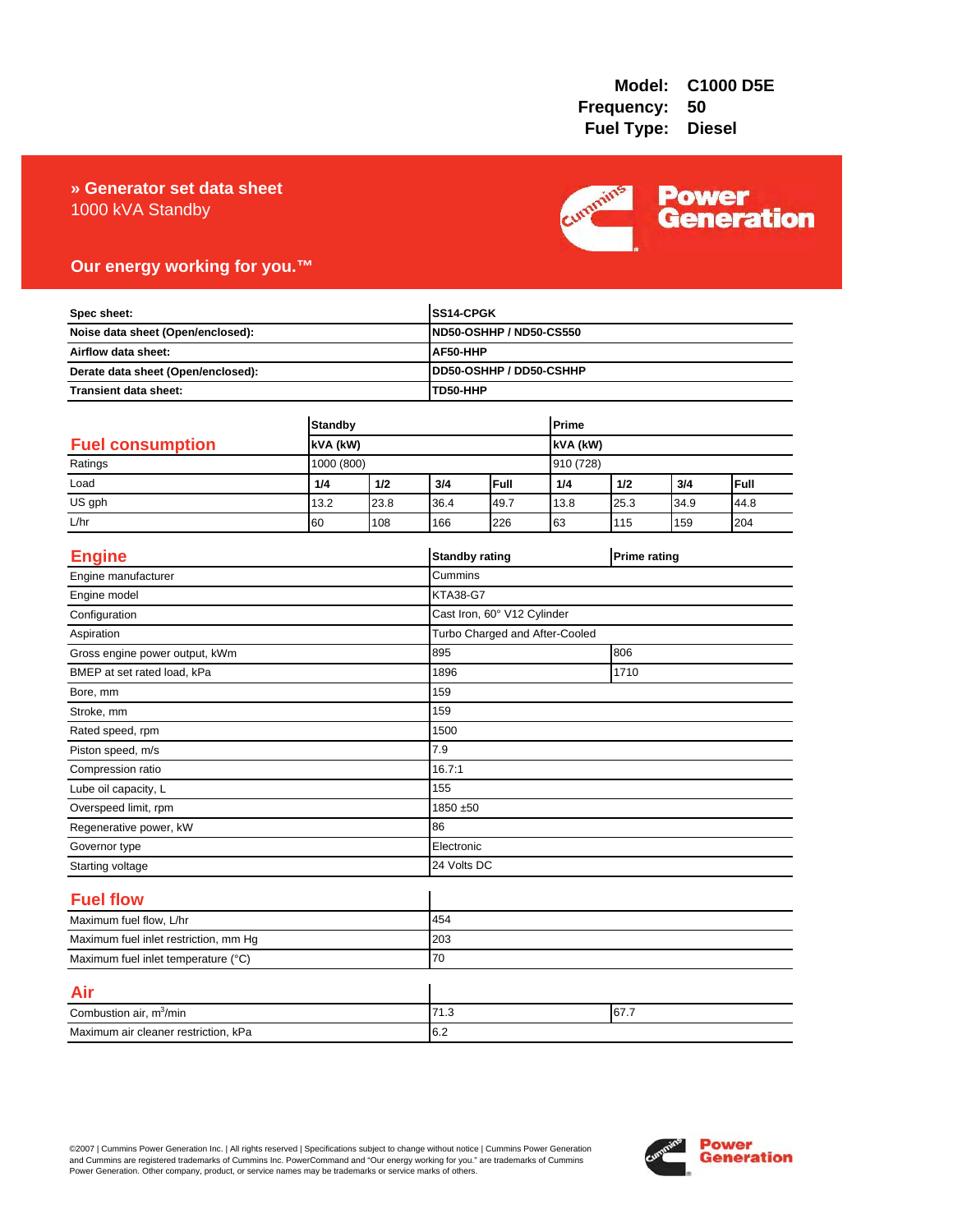| Exhaust                                   | <b>Standby rating</b> | <b>Prime rating</b> |
|-------------------------------------------|-----------------------|---------------------|
| Exhaust gas flow at set rated load, m/min | 176                   | 165.2               |
| Exhaust gas temperature, C                | 486                   | 480                 |
| Maximum exhaust back pressure, kPa        | 16.7                  |                     |

 $\overline{\phantom{a}}$ 

### **Standard set-mounted radiator cooling**

| Ambient design, C                                 | 40             |  |
|---------------------------------------------------|----------------|--|
| Fan load, $KW_m$                                  | 31             |  |
| Coolant capacity (with radiator), L               | 464            |  |
| Cooling system air flow, m3/min @ 12.7mmH2O       | 23.4           |  |
| Total heat rejection, BTU/min                     | 30690<br>35000 |  |
| Maximum cooling air flow static restriction mmH2O | 19.1           |  |

# **Open set derating factors kVA (kW)**

Note: Standard open genset options running at 400V, 150m above sea level. For enclosed product derates, please refer to datasheet - DD50- CSHHP.

|                     | $27^{\circ}$ C | 40°C       | $45^{\circ}$ C | $50^{\circ}$ C  | 55°C       |
|---------------------|----------------|------------|----------------|-----------------|------------|
| <b>Standby</b>      | 1000 (800)     | 1000 (800) | <b>RTF</b>     | <b>RTF</b>      | <b>RTF</b> |
| Prime               | 910 (728)      | 910 (728)  | <b>RTF</b>     | <b>RTF</b>      | <b>RTF</b> |
| <b>Weights*</b>     |                |            | Open           | <b>Enclosed</b> |            |
| Unit dry weight kgs |                | 7512       | N/A            |                 |            |
| Unit wet weight kgs |                |            | 7902           | N/A             |            |

\* Weights represent a set with standard features. See outline drawing for weights of other configurations

| <b>Dimensions</b>                | Length | Width | <b>Height</b> |
|----------------------------------|--------|-------|---------------|
| Standard open set dimensions     | 4375   | 2033  | 2856          |
| Enclosed set standard dimensions | N/A    | N/A   | N/A           |

## **Genset outline**

### **Open set**



#### **Enclosed set**



Outlines are for illustrative purposes only. Please refer to the genset outline drawing for an exact representation of this model.

©2007 | Cummins Power Generation Inc. | All rights reserved | Specifications subject to change without notice | Cummins Power Generation and Cummins are registered trademarks of Cummins Inc. PowerCommand and "Our energy working for you." are trademarks of Cummins<br>Power Generation. Other company, product, or service names may be trademarks or service marks o